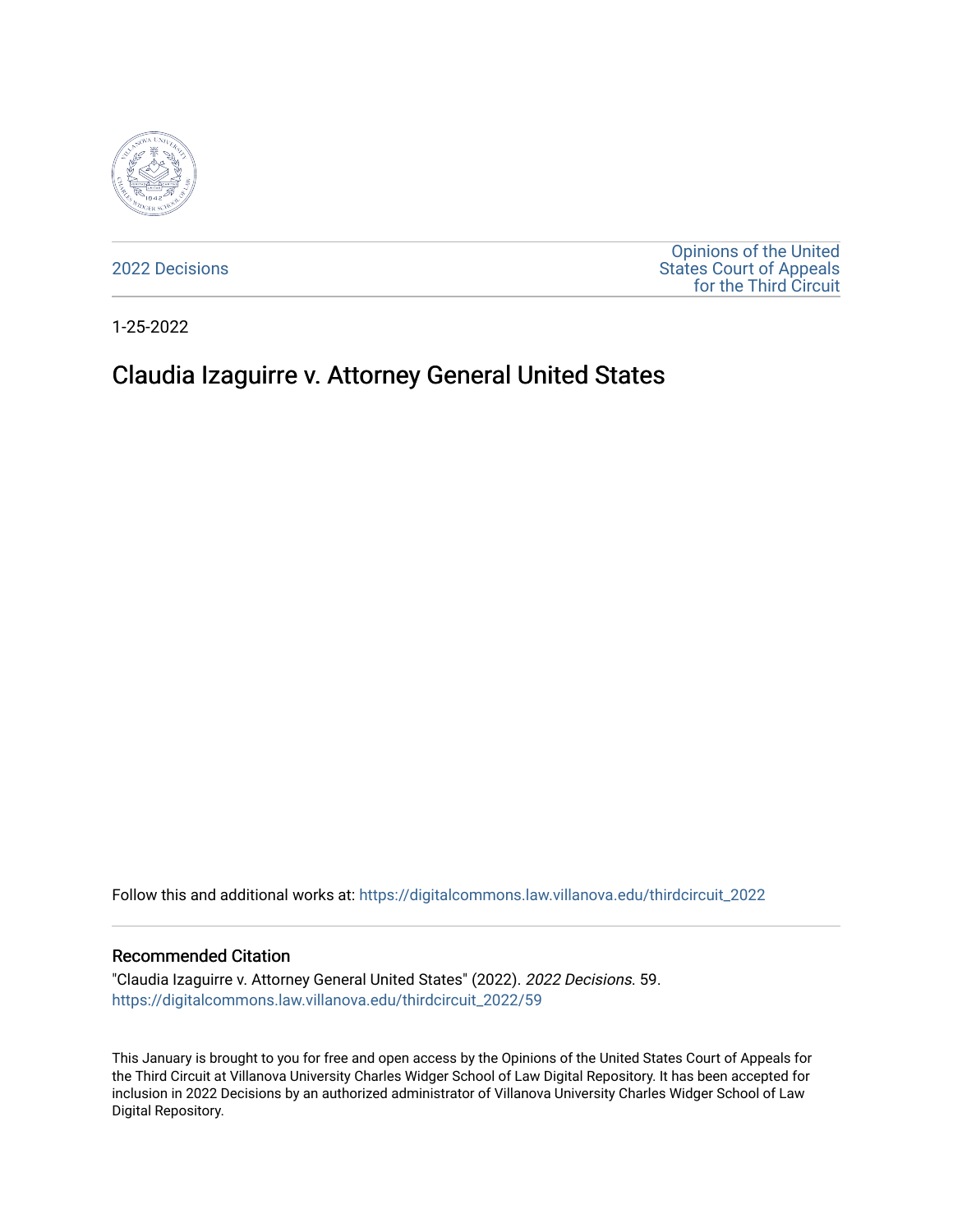#### **NOT PRECEDENTIAL**

## UNITED STATES COURT OF APPEALS FOR THE THIRD CIRCUIT

\_\_\_\_\_\_\_\_\_\_\_\_\_

No. 20-3382 \_\_\_\_\_\_\_\_\_\_\_\_\_

## CLAUDIA IZAGUIRRE, Petitioner

v.

## ATTORNEY GENERAL UNITED STATES OF AMERICA \_\_\_\_\_\_\_\_\_\_\_\_\_\_\_\_

On Petition for Review from the Board of Immigration Appeals (Agency No. A075-968-003) Immigration Judge: Annie S. Garcy

Submitted Pursuant to Third Circuit L.A.R. 34.1(a) January 24, 2022

\_\_\_\_\_\_\_\_\_\_\_\_\_

\_\_\_\_\_\_\_\_\_\_\_\_\_\_

Before: CHAGARES, Chief Judge, McKEE and MATEY, Circuit Judges

(Opinion filed: January 25, 2022) \_\_\_\_\_\_\_\_\_\_\_\_

> OPINION\* \_\_\_\_\_\_\_\_\_\_\_\_\_

\_\_\_\_\_\_\_\_\_\_\_\_

This disposition is not an opinion of the full Court and, pursuant to I.O.P. 5.7, does not constitute binding precedent.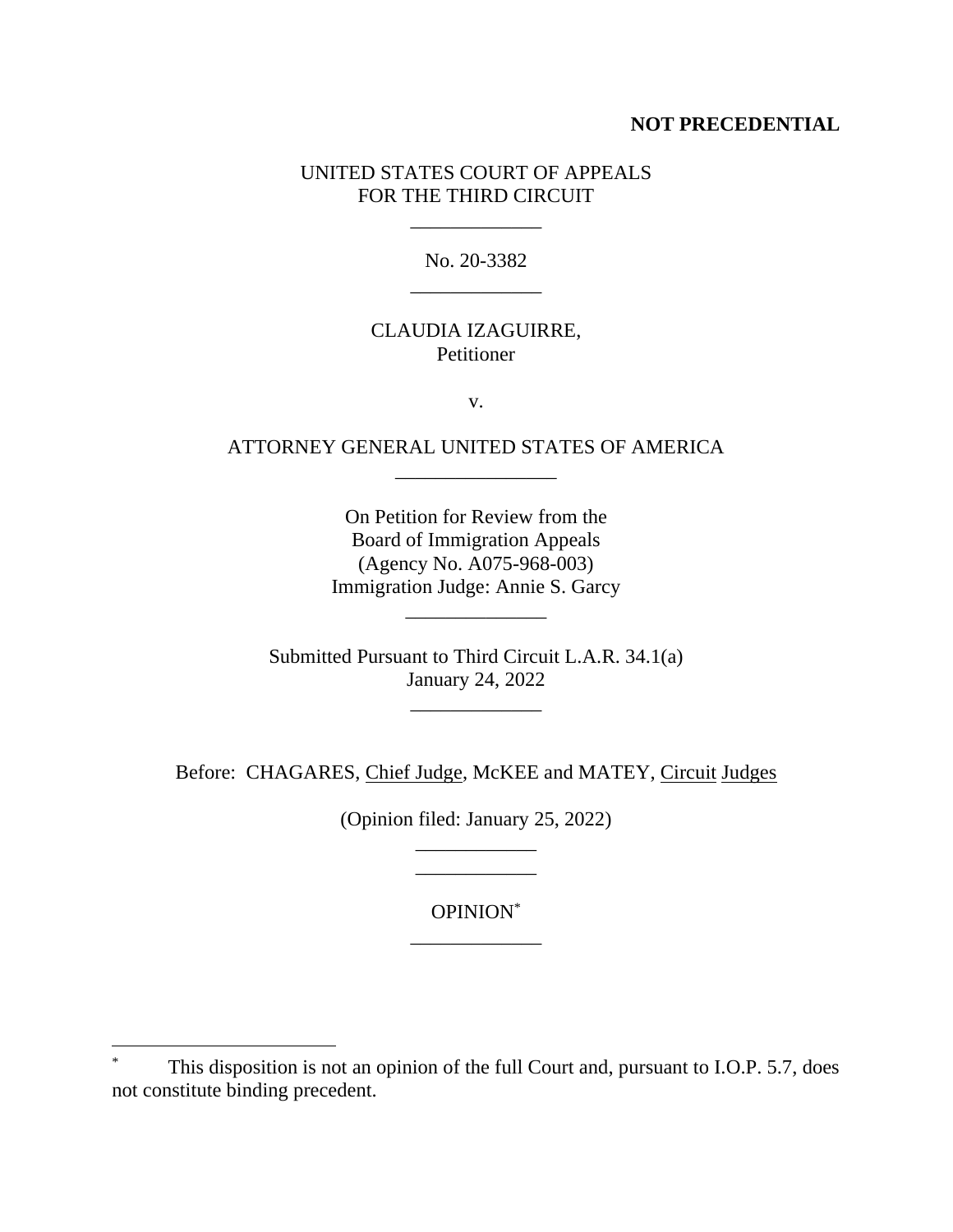#### CHAGARES, Chief Judge.

Claudia Izaguirre petitions for review of the denial of her motion to reopen before the Board of Immigration Appeals ("BIA"). Because we conclude that no exception exists to our general lack of jurisdiction to review such denials, we must dismiss the petition.

I.

Claudia Izaguirre is a native and citizen of Guatemala. She came to the United States with her family on a B-2 tourist visa when she was ten years old, in 1991. Izaguirre was a derivative applicant on her father's application for asylum; the Immigration Judge ("IJ") waived Ms. Izaguirre's appearance at her father's merits hearing in August 1999. By the date of the hearing, Izaguirre, who was eighteen, was no longer living with her parents. She avers that she was not aware that the asylum application was denied, and only became aware that she lacked legal status when she was unable to renew her employment authorization several years later, around 2004 or 2005. Since that time, Izaguirre received Deferred Action for Childhood Arrivals ("DACA"). Izaguirre's daughter, born in the United States, filed an I-130 petition for Izaguirre, which was approved in 2019.

Izaguirre filed a motion to reopen her case with the BIA in order to allow her to apply for adjustment of status. The Department of Homeland Security ("DHS") did not oppose the motion, but the BIA denied the motion. Izaguirre filed a timely petition for review.

2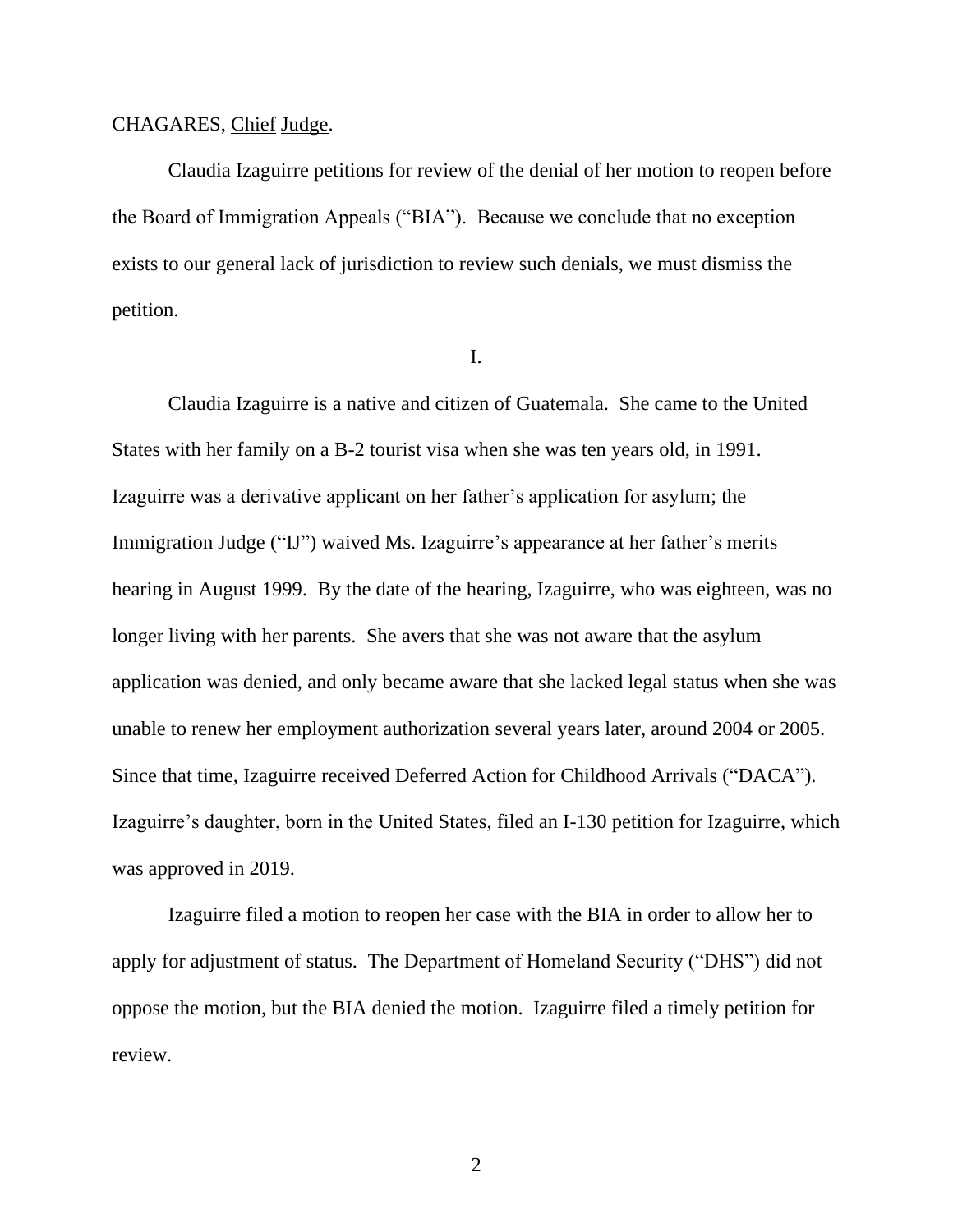Motions to reopen must normally be filed within ninety days of an administratively final removal order, subject to certain exceptions not relevant here. See 8 C.F.R. § 1003.2(c). Because Izaguirre filed her motion outside that window, she relied upon the BIA's authority to reopen cases sua sponte at any time. See 8 C.F.R. § 1003.2(a). "The decision to grant or deny" such a motion "is within the discretion of the [BIA]" and the BIA may deny a motion "even if the party moving has made out a *prima facie* case for relief." Id.

We have held that because the BIA's discretion in this area is essentially unfettered, we may only exercise jurisdiction to review denials of sua sponte motions when (1) the BIA relies on an incorrect legal premise in its analysis, or (2) the BIA has constrained itself through rule or settled course of adjudication. See Park v. Att'y Gen., 846 F.3d 645, 651—52 (3d Cir. 2017). Izaguirre argues that the BIA has consistently granted reopening in factually analogous circumstances (for "DACA recipients who are the beneficiaries of approved I-130 immediate relative visa petitions and adjustment eligible . . . when there was no opposition filed by [DHS]") such that the second exception applies. Izaguirre Br. 5.

We disagree. A review of the BIA's decisions reveals that the BIA has not constrained its discretion through a settled course of adjudication, and so we must dismiss the petition for lack of jurisdiction. The BIA has previously held that no exceptional

<sup>&</sup>lt;sup>1</sup> We generally have jurisdiction to review BIA decisions pursuant to 8 U.S.C. § 1252(a). Below we consider whether we have jurisdiction in this case.